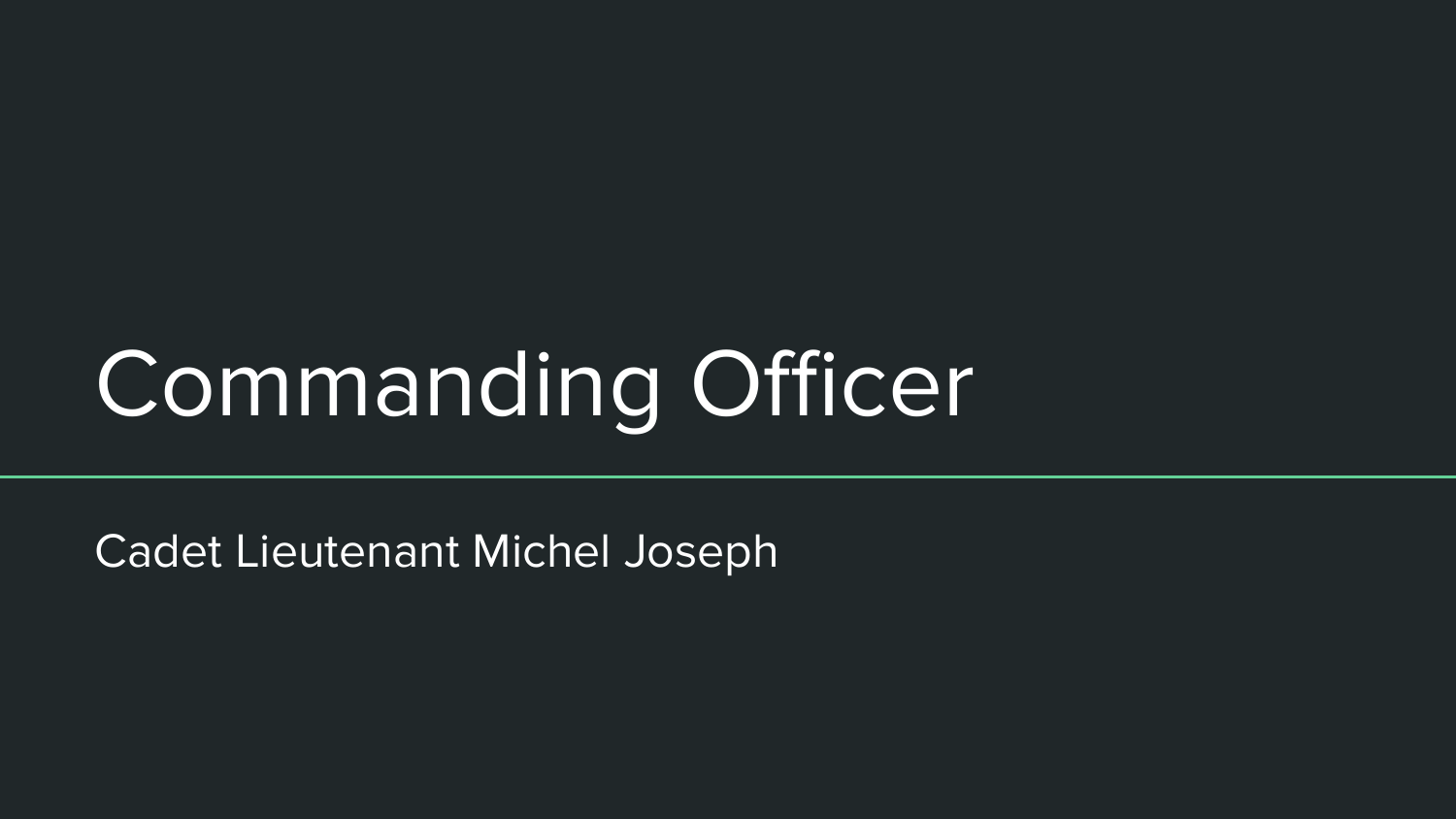# About Me

# **I will be attending Leadership Academy in June as a cadre.**

# **Current position: Operations Officer**

# Unit Involvement

Unarmed Exhibition Unarmed Basic Academics for DT PT Team Color Guard

## **Academics**

11th in my class 4.0 gpa 3 AP classes 1 Honors

### **Strengths**

**Teamwork Motivated** Conflict resolution Problem solving

## **Weaknesses**

Time management

**Communication** 

This year has improved my time management and communication immensely. I am not perfect but I am well on my way

# Clubs/ Extracurriculars

NHS **NFHS** French Club **HOSA** Swim Team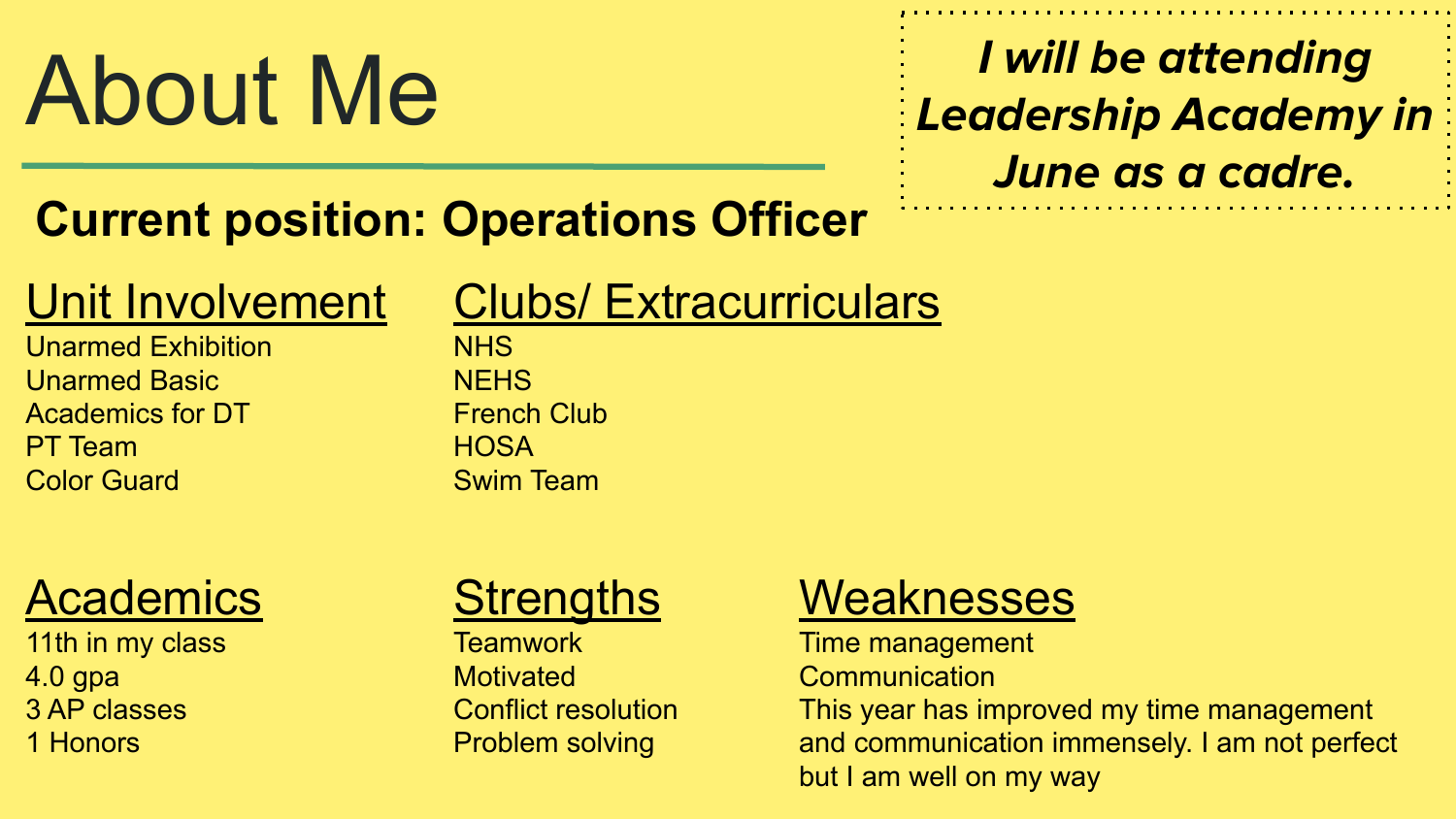# 2018-19 Unit Accomplishments

Bravo Zulu at AMI Increased NS1 involvement in Teams Rifle team made it to Area 12 Drill Team made it Area 12 Academic team made it to Area 12 and finished 5th Major Improvement with PT teams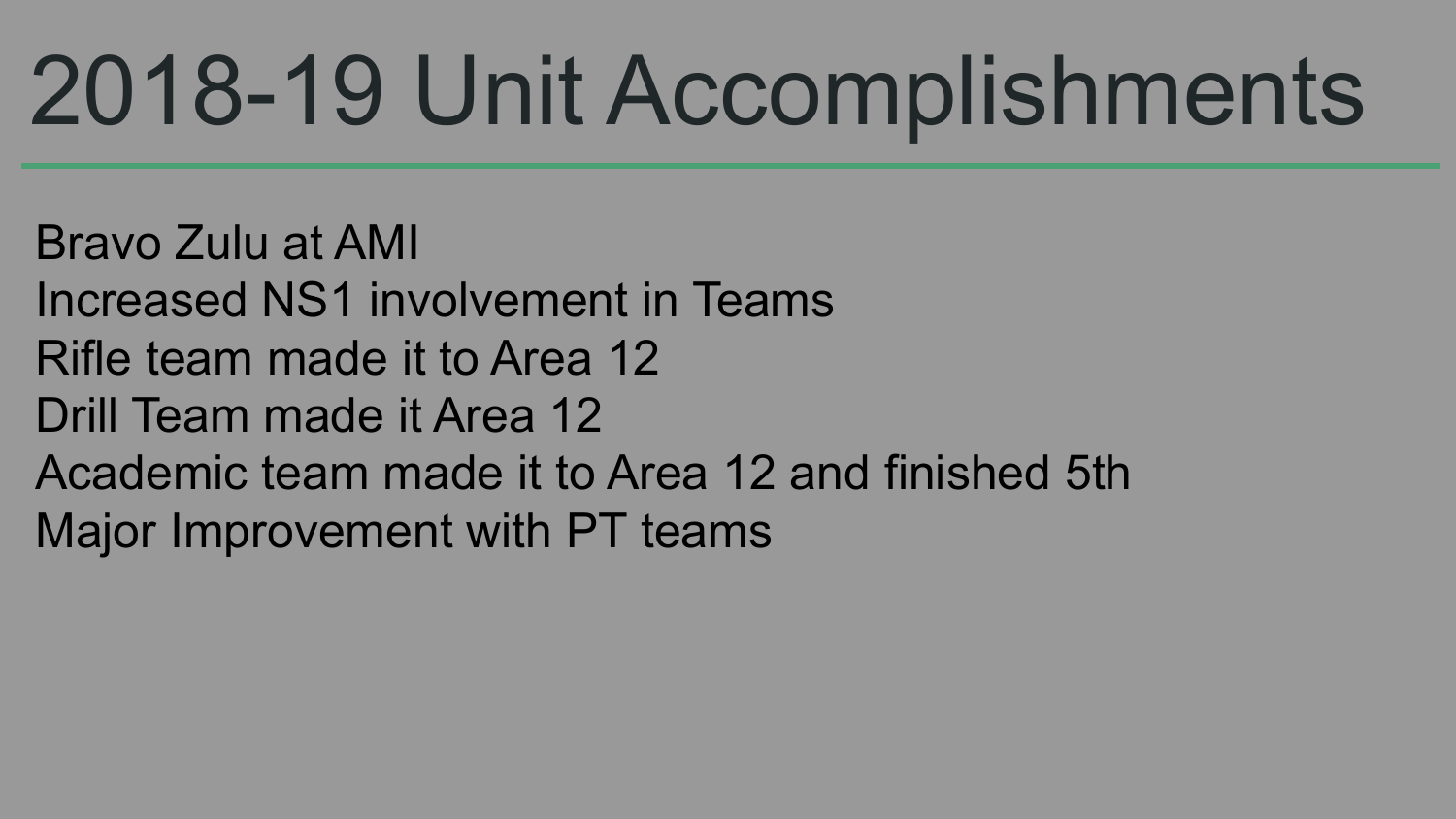Leadership: Platoon Commanders Platoon commanders are in charge with carrying out the plan of the day within their platoons. *How can they do that if they don't know the* 

They should be at staff meetings

They should be informed of the task list for the day

*Staff gets busy with their specific jobs, so PCs and other class leaders should perform extra tasks*

They should have a group chat or remind so they can be in the loop of what is going on in the unit

*Take Supply and Admin Liaisons Seriously*

Supply and Admin are two of the busiest and most complex jobs A set liaison for the whole year

## **You can not enforce rules that you do not obey!**

*plan?*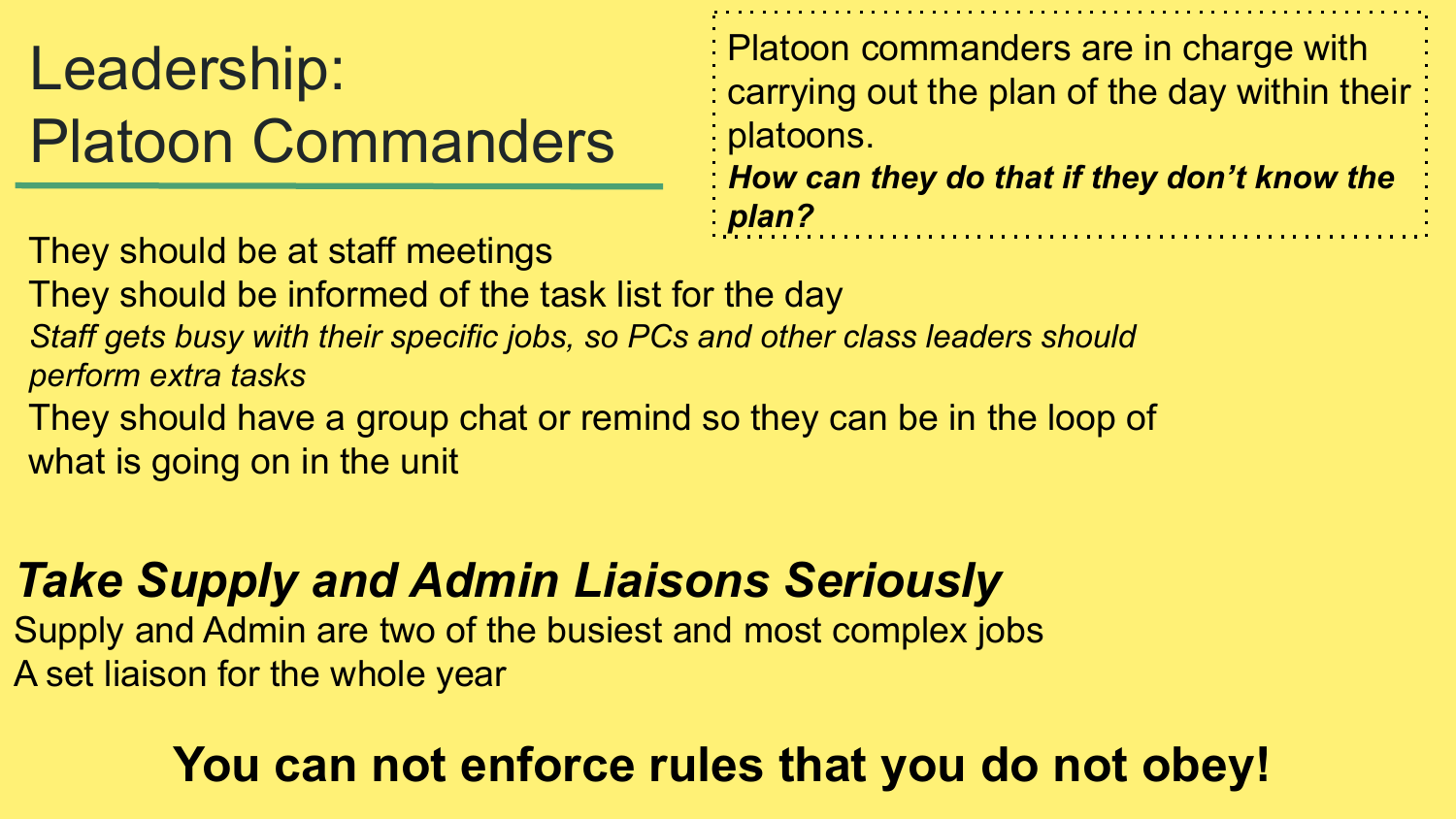# Cadet Training and Involvement

- Train every cadet for everything
- In class:
	- Armed drill
	- Unarmed drill (actual card)
	- Color guard
	- Sword
	- Guidon
- Build cadet confidence
	- Help them find their niche in the unit
- Helps our teams
- Don't always use the same people, let new cadets give everything a try
- This is how we find out which cadet is good at which activities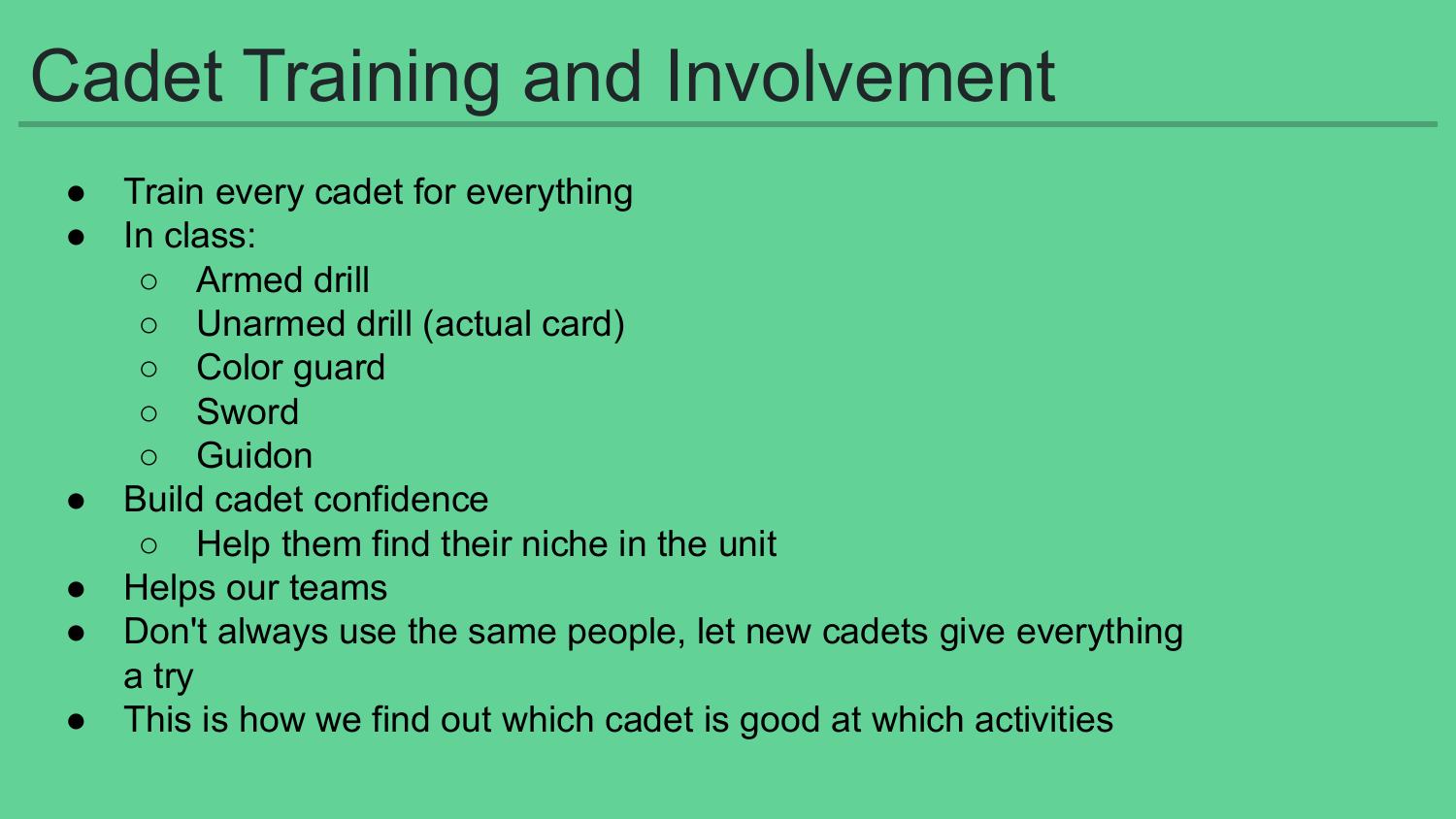# AMI Preparation

**Next year is not a CDR Hibbard year so it is the perfect time to get down our strategy for the following year.**

#### Keeping up with the POAM

- Putting emphasis on it everyday and at every meeting
- No missed deadlines

#### Mock inspection

- If the instructors can not have time to perform a mock inspection, the previous staff member can do it
- More prepared for AMI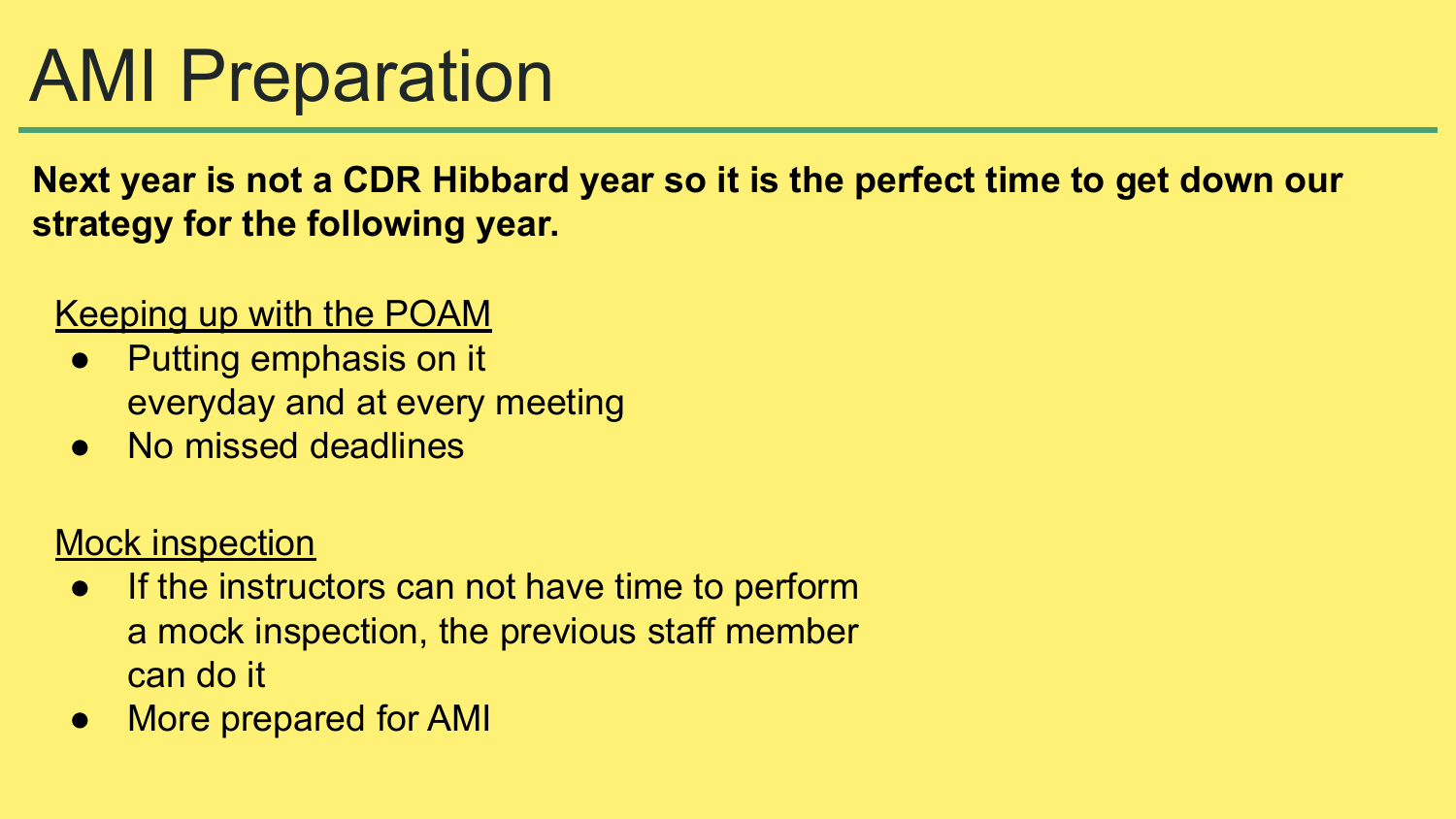# End of the Year Report

#### **Plan out the entire year according to the EOYR ahead of time**

- On a document
	- What events we plan to do
	- How many cadets we plan to take
	- How many points we plan to earn from it
- We do a lot of the same events every year so we can make a good estimation
- This should be started in May so it will be ready to present to staff in June
- Check off, add, or remove events as we do them or as they canceled.
- This way we always know where we are in the EOYR and if an event gets canceled we know almost exactly how many points we lost